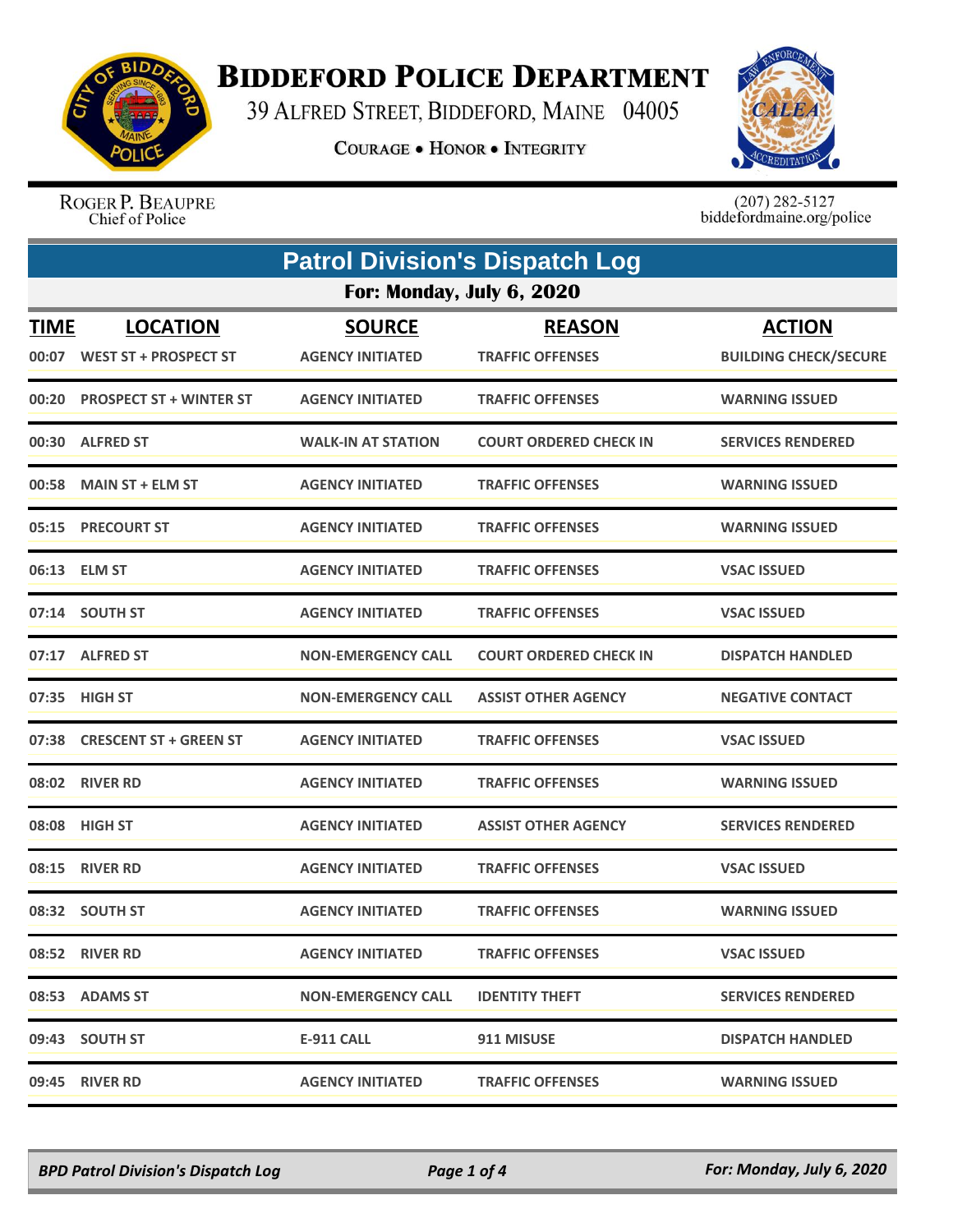| <b>TIME</b> | <b>LOCATION</b>               | <b>SOURCE</b>             | <b>REASON</b>                    | <b>ACTION</b>                |
|-------------|-------------------------------|---------------------------|----------------------------------|------------------------------|
|             | 09:58 SOUTH ST                | <b>AGENCY INITIATED</b>   | <b>TRAFFIC OFFENSES</b>          | <b>WARNING ISSUED</b>        |
|             | 10:07 SOUTH ST                | <b>AGENCY INITIATED</b>   | <b>TRAFFIC OFFENSES</b>          | <b>VSAC ISSUED</b>           |
|             | 10:30 ELM ST                  | <b>AGENCY INITIATED</b>   | <b>TRAFFIC OFFENSES</b>          | <b>VSAC ISSUED</b>           |
|             | 10:37 WENTWORTH ST            | <b>NON-EMERGENCY CALL</b> | <b>DISTURBANCE / NOISE</b>       | <b>WARNING ISSUED</b>        |
|             | 10:47 DRAPEAU ST + ELM ST     | <b>AGENCY INITIATED</b>   | <b>TRAFFIC OFFENSES</b>          | <b>VSAC ISSUED</b>           |
|             | 11:09 ELM ST                  | <b>AGENCY INITIATED</b>   | <b>TRAFFIC OFFENSES</b>          | <b>VSAC ISSUED</b>           |
|             | 11:43 ALFRED ST               | <b>WALK-IN AT STATION</b> | <b>COURT ORDERED CHECK IN</b>    | <b>SERVICES RENDERED</b>     |
|             | 11:45 ELM ST                  | <b>AGENCY INITIATED</b>   | <b>TRAFFIC OFFENSES</b>          | <b>WARNING ISSUED</b>        |
|             | 11:47 PRECOURT ST             | <b>AGENCY INITIATED</b>   | <b>TRAFFIC OFFENSES</b>          | <b>VSAC ISSUED</b>           |
|             | 12:02 PRECOURT ST             | <b>AGENCY INITIATED</b>   | <b>TRAFFIC OFFENSES</b>          | <b>VSAC ISSUED</b>           |
|             | 12:15 ALFRED ST               | <b>WALK-IN AT STATION</b> | <b>OFFICER COMPLAINT</b>         | <b>NO ACTION REQUIRED</b>    |
|             | 12:52 ELM ST                  | <b>E-911 CALL</b>         | <b>VEHICLE FIRE</b>              | <b>SERVICES RENDERED</b>     |
|             | 12:57 ALFRED ST               | <b>E-911 CALL</b>         | 911 MISUSE                       | <b>DISPATCH HANDLED</b>      |
|             | 13:09 ALFRED ST               | <b>AGENCY INITIATED</b>   | <b>TRAFFIC OFFENSES</b>          | <b>WARNING ISSUED</b>        |
|             | 13:20 HILL ST                 | <b>AGENCY INITIATED</b>   | <b>TRAFFIC OFFENSES</b>          | <b>VSAC ISSUED</b>           |
|             | 13:22 HAZEL ST                | <b>NON-EMERGENCY CALL</b> | <b>CRIM THREAT / TERRORIZING</b> | <b>REPORT TAKEN</b>          |
|             | 13:23 PRECOURT ST + ALFRED ST | <b>AGENCY INITIATED</b>   | <b>DISABLED VEHICLE</b>          | <b>SERVICES RENDERED</b>     |
|             | 13:32 STAPLES ST              | E-911 CALL                | 911 MISUSE                       | <b>SERVICES RENDERED</b>     |
|             | 13:32 MAIN ST                 | <b>NON-EMERGENCY CALL</b> | <b>DRINKING IN PUBLIC</b>        | <b>SERVICES RENDERED</b>     |
|             | <b>13:46 GREEN ST</b>         | E-911 CALL                | 911 MISUSE                       | <b>DISPATCH HANDLED</b>      |
|             | 13:56 HARRISON AVE            | E-911 CALL                | <b>SUSPICION</b>                 | <b>NEGATIVE CONTACT</b>      |
|             | 14:24 PARKVIEW CT             | <b>WALK-IN AT STATION</b> | <b>PAPERWORK</b>                 | <b>SERVICES RENDERED</b>     |
|             | 14:34 ST MARYS ST             | <b>NON-EMERGENCY CALL</b> | <b>CHECK WELFARE</b>             | <b>SERVICES RENDERED</b>     |
|             | 14:59 CLEAVES ST              | <b>WALK-IN AT STATION</b> | <b>CIVIL COMPLAINT</b>           | <b>SERVICES RENDERED</b>     |
|             | <b>15:06 BRADBURY ST</b>      | <b>E-911 CALL</b>         | <b>MENTAL ILLNESS CASES</b>      | <b>TRANSPORT TO HOSPITAL</b> |

*BPD Patrol Division's Dispatch Log Page 2 of 4 For: Monday, July 6, 2020*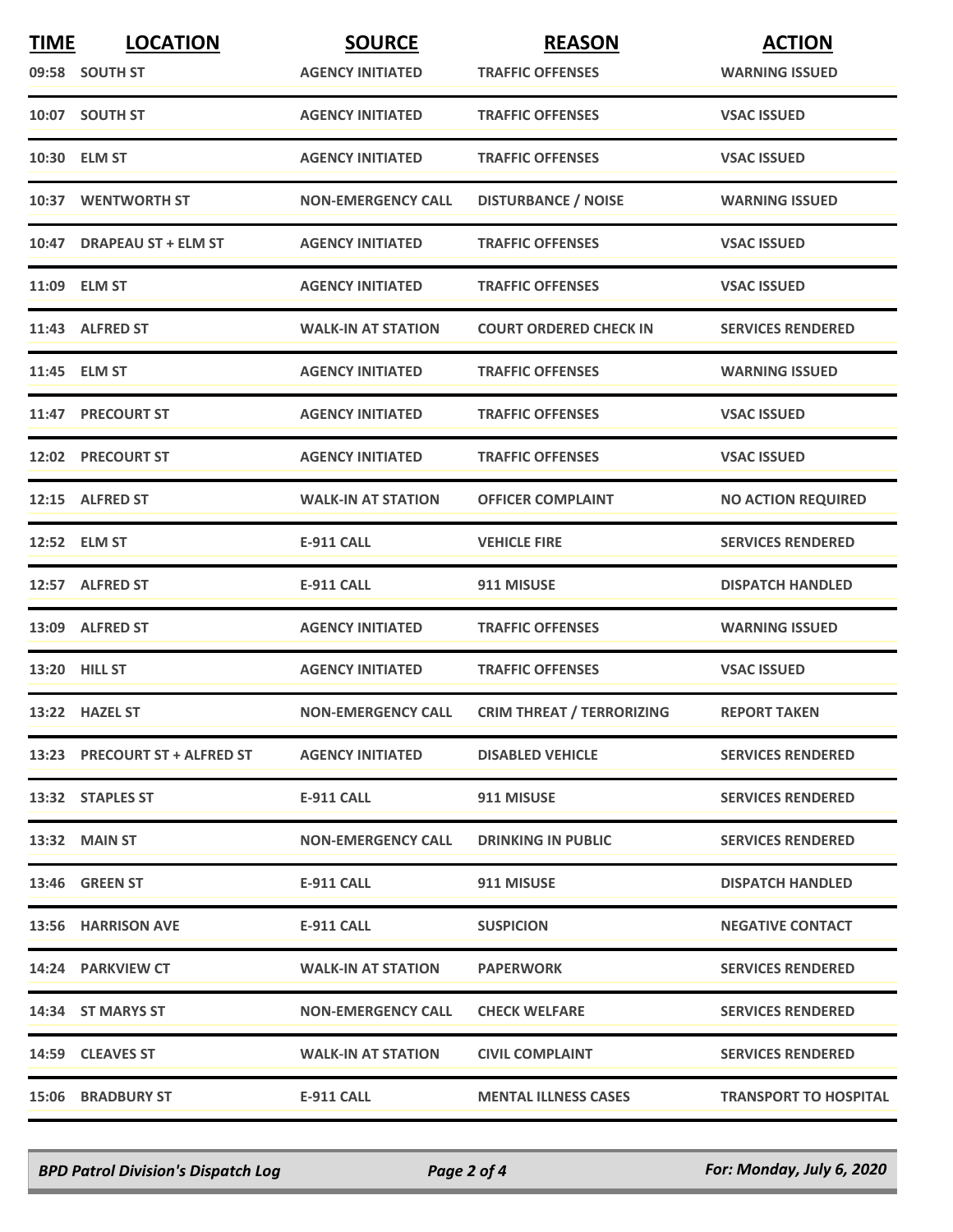| <b>TIME</b> | <b>LOCATION</b>                 | <b>SOURCE</b>             | <b>REASON</b>                        | <b>ACTION</b>                |
|-------------|---------------------------------|---------------------------|--------------------------------------|------------------------------|
|             | 15:26 ROCKY WAY                 | E-911 CALL                | 911 MISUSE                           | <b>NO ACTION REQUIRED</b>    |
|             | <b>15:35 BRADBURY ST</b>        | <b>AGENCY INITIATED</b>   | <b>ALL OTHER</b>                     | <b>SERVICES RENDERED</b>     |
|             | 15:37 ARCTIC CIR                | <b>E-911 CALL</b>         | 911 MISUSE                           | <b>NO ACTION REQUIRED</b>    |
|             | 15:53 ALFRED ST + SUMMER ST     | <b>AGENCY INITIATED</b>   | <b>TRAFFIC OFFENSES</b>              | <b>WARNING ISSUED</b>        |
|             | 15:55    FOSS ST                | <b>WALK-IN AT STATION</b> | <b>PAPERWORK</b>                     | <b>PAPERWORK NOT SERVED</b>  |
|             | 16:12 ELM ST + PRECOURT ST      | <b>RADIO</b>              | <b>DISABLED VEHICLE</b>              | <b>SERVICES RENDERED</b>     |
|             | 16:31 GUINEA RD                 | <b>WALK-IN AT STATION</b> | <b>CRIM THREAT / TERRORIZING</b>     | <b>UNFOUNDED</b>             |
|             | 16:46 BIRCH ST                  | <b>NON-EMERGENCY CALL</b> | <b>SUSPICION</b>                     | <b>UNFOUNDED</b>             |
|             | <b>16:51 POMERLEAU ST</b>       | <b>NON-EMERGENCY CALL</b> | <b>CIVIL COMPLAINT</b>               | <b>CIVIL COMPLAINT</b>       |
|             | 17:30 PEARL ST                  | <b>E-911 CALL</b>         | 911 MISUSE                           | <b>NO ACTION REQUIRED</b>    |
|             | 17:37 SULLIVAN ST               | <b>NON-EMERGENCY CALL</b> | <b>HARASSMENT</b>                    | <b>SERVICES RENDERED</b>     |
|             | 17:38 MAIN ST                   | <b>E-911 CALL</b>         | <b>DOMESTIC COMPLAINTS</b>           | <b>TRANSPORT TO HOSPITAL</b> |
|             | 18:04 ALFRED ST                 | <b>WALK-IN AT STATION</b> | <b>PAPERWORK</b>                     | <b>SERVICES RENDERED</b>     |
|             | 18:07 WEST ST                   | <b>E-911 CALL</b>         | 911 MISUSE                           | <b>NEGATIVE CONTACT</b>      |
|             | 18:12 ELM ST                    | <b>E-911 CALL</b>         | <b>VEHICLE CRASH - HIGH MECHANIS</b> | <b>STATE FORM TAKEN</b>      |
|             | 18:49    FOSS ST                | <b>WALK-IN AT STATION</b> | <b>PAPERWORK</b>                     | <b>PAPERWORK SERVED</b>      |
|             | 19:04 POOL ST                   | <b>NON-EMERGENCY CALL</b> | <b>CRIMINAL MISCHIEF</b>             | <b>REPORT TAKEN</b>          |
|             | 20:41 CLEAVES ST + LAFAYETTE ST | <b>NON-EMERGENCY CALL</b> | <b>FIREWORKS COMPLAINT</b>           | <b>NEGATIVE CONTACT</b>      |
|             | 20:58 WEST ST                   | <b>AGENCY INITIATED</b>   | <b>RADIO PROBLEM</b>                 | <b>DISPATCH HANDLED</b>      |
|             | 21:08 PARKVIEW CT               | <b>NON-EMERGENCY CALL</b> | <b>FIREWORKS COMPLAINT</b>           | <b>SERVICES RENDERED</b>     |
|             | 21:47 PEARL ST                  | E-911 CALL                | 911 MISUSE                           | <b>NO ACTION REQUIRED</b>    |
|             | 21:51 WESTFIELD ST              | <b>WALK-IN AT STATION</b> | <b>HARASSMENT</b>                    | <b>SERVICES RENDERED</b>     |
|             | 22:04 FRANKLIN ST               | <b>WALK-IN AT STATION</b> | <b>CHECK WELFARE</b>                 | <b>SERVICES RENDERED</b>     |
|             | 22:04 NEPTUNE LN                | <b>E-911 CALL</b>         | 911 MISUSE                           | <b>NO ACTION REQUIRED</b>    |
|             | 22:19 MYRTLE ST                 | <b>E-911 CALL</b>         | 911 MISUSE                           | <b>NEGATIVE CONTACT</b>      |

*BPD Patrol Division's Dispatch Log Page 3 of 4 For: Monday, July 6, 2020*